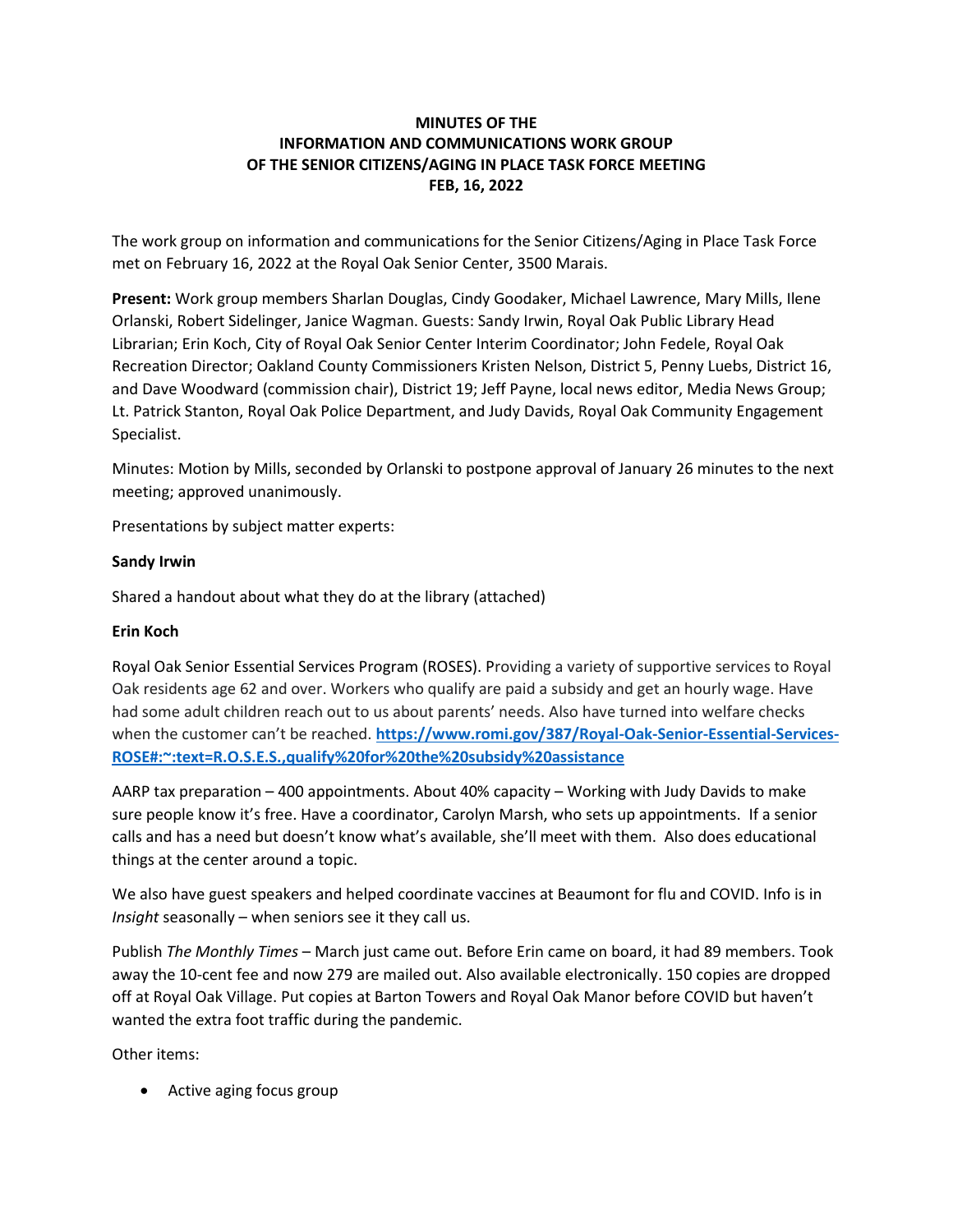- Random Acts of Kindness group maintains a loan closet with walkers, all kinds of other things.
- Have a woman for tech support bring your phone, tablet, e-reader. She'll work with you for an hour for \$35. Used to have group classes but weren't as effective because of different ability levels.
- Hosting our first tech fair on March 1.

#### **John Fedele**

*Insight* has all the programming and contact info for police, fire, etc., other departments. Goes out to 33,000 addresses set up by Post Office.

Reaching out in a timely manner is an issue for things like the Nature Society and library programs. The city's Facebook page has over 1,800 followers. Post senior events and recreation news there, hours of closing. Have a cancellation hotline – snow emergency for example. Working on a text number where citizens can reach out get a response back. For example, if a bench is broken, someone can text, say what's wrong, and a questionnaire will be generated.

We want to improve on rapid data and information. The long-term hope is to bridge the gap between print and digital – the price of paper is going up.

Long term want to bridge the gap between print and digital – the price of paper going up

#### **Kristen Nelson, Penny Luebs and Dave Woodward**

Three demographics of seniors: Active; those who don't drive at night and use cable TV instead of social media; and those who are dependent on someone.

The Oakland Together Lifeline Program has been piloted at select senior living residences across Oakland County to reduce isolation among seniors during the pandemic. Through the program, residents were given Amazon Echo Show devices and trained on how to use them for basic tasks. Participants use the devices to speak with and see family members who may be unable to visit, ask Alexa for information, and more.

The Oakland County IT department had an individual who had done work with his parents before the pandemic so he had first-hand experience on teaching his parents – rolled in a teaching and learning component for anyone interested in joining the pilot.

Last year, the bipartisan Healthy Aging Ad-Hoc Committee, which will meet on March 1, began to look at what we can do to serve seniors. The ultimate task was looking at what we're doing today that enhances the life of seniors. How do we increase the capacity of volunteers for things like home chores? There's an elder-abuse task force. There's a huge issue of direct-care workers and we're also looking at senior centers. There are some amazing ones across the county, but they have different needs.

The idea is to take 10 recommendations and boil them down to four workgroups. – do quality of life, housing, and volunteers, basic needs, county role (Will there be a senior department, for example?)

Douglas asked what communication tools the county has. Those include a senior advisory committee that meets monthly with a representative from each district. The representative goes to senior centers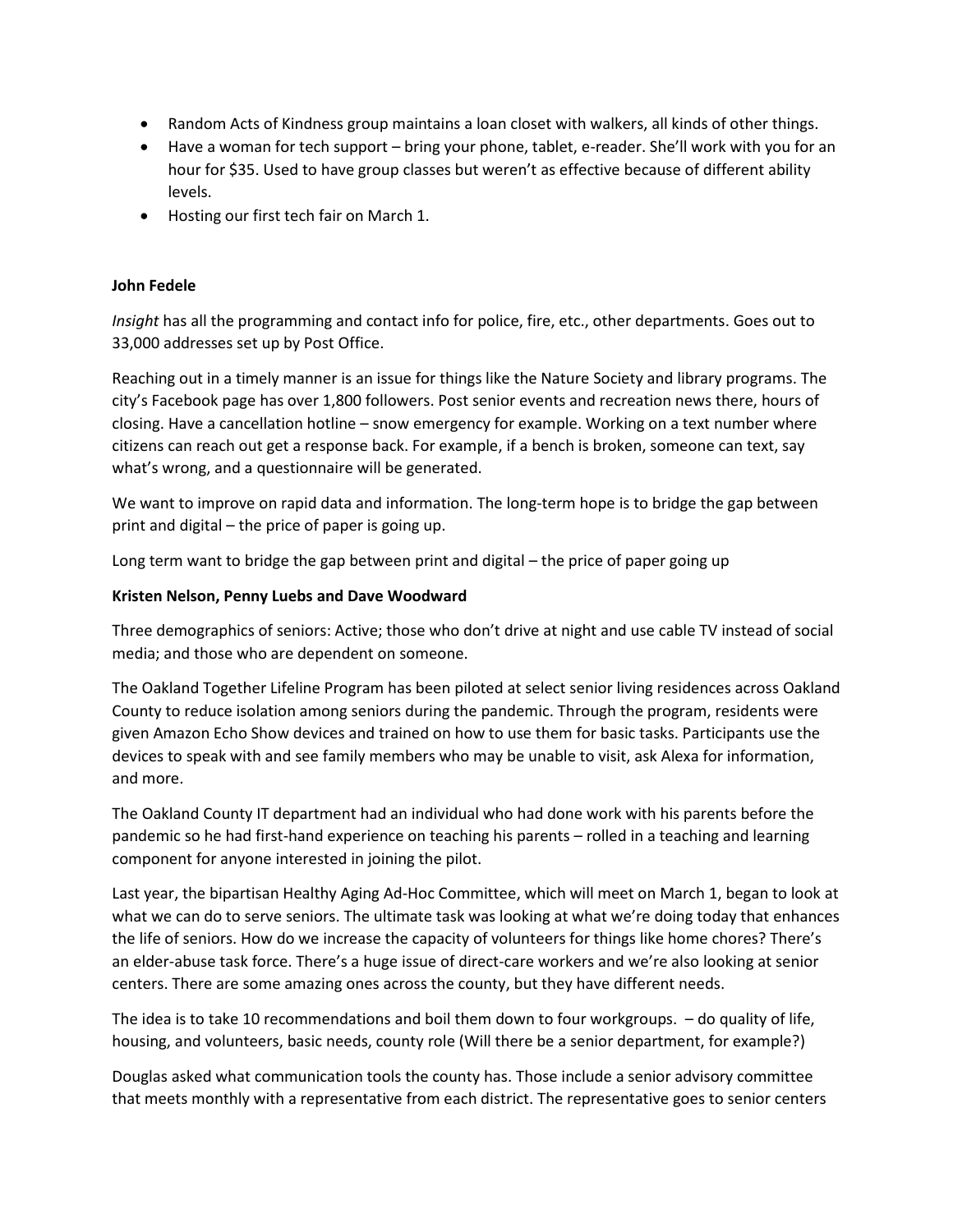and provides information plus social media. The Health Department has been "doing a lot"; there have been senior town halls; also do U.S. mail because seniors like to get something tangible. Information is on the website but can be difficult to find.

The county just created a communications department to coordinate strategy across departments – pushed out more mailed materials, ads in papers – there's also now a text line where you can get news on pressing events. We know that the more we communicate and overcommunicate the better it is. Home programs complement local efforts.

It's also good to have the website in multiple languages – some people are not as fluent as we think.

Wagman attended meetings during isolation and was impressed at how fast you responded. The Amazon Echos program is still up and running – all the devices are now accounted for. Has collaborated with two American Houses but extended to four – all one hundred are used. Issues remain about what happens to the devices if people leave or die.

Ultimately there will be a report on the pilot program.

# **Jeff Payne**

Most days the number of unique visitors, page views on the websites outstrip print, but print still has viability. *Royal Oak Tribune* publishes four days a week covering all of Southeast Oakland but more than half of circulation is in Royal Oak. There's a finite amount of space in print, so there are many things that are on the website that never make print.

About five years ago replaced a publication called *Senior Living News* with one called *Vitality* that comes out the second Thursday of the month – 136,000 copies in Macomb and Oakland counties. It's inserted in the *Tribune, Oakland Press,* and *Macomb Daily,* as well as senior centers, assisted living centers, etc. No. 1 vehicle for disseminating information. Info on career and education – money, health and fitness. Information comes from local contributors, senior centers and organizations, the Associated Press. They have a contract with NextAvenue, a PBS digital platform for seniors.

### **Patrick Stanton**

We deal with incidents ongoing investigations, information on arrests, open houses, snow emergency notification. We traditionally put out information to local media services, snow emergency phone line, emergency text notifications, scrolling marques, senior centers. We update the website and social media; U.S. mail where appropriate. We have had trouble communicating with Royal Oak Manor but now have a liaison who spreads info throughout the building. Just starting to push out the ROPD brand. Facebook, Twitter – Facebook pushing out brand – Twitter more of a real-time information system – can put stuff out right away.

Civic Ready System can send out alerts. You can sign up for text and email alerts. Can push it onto social media – if it's significant we'll knock on doors if it's immediate public safety.

We're slowly learning how to most effectively reach seniors – Judy Davids has been a big help. Upgrade to Civic Read now gives the ability to send voice messages to landlines.

Police Department is the Intake for a tremendous number of contacts by seniors because we're staffed 24 hours. You'd be amazed at how often the requests come to us, but we're able to help them. We've